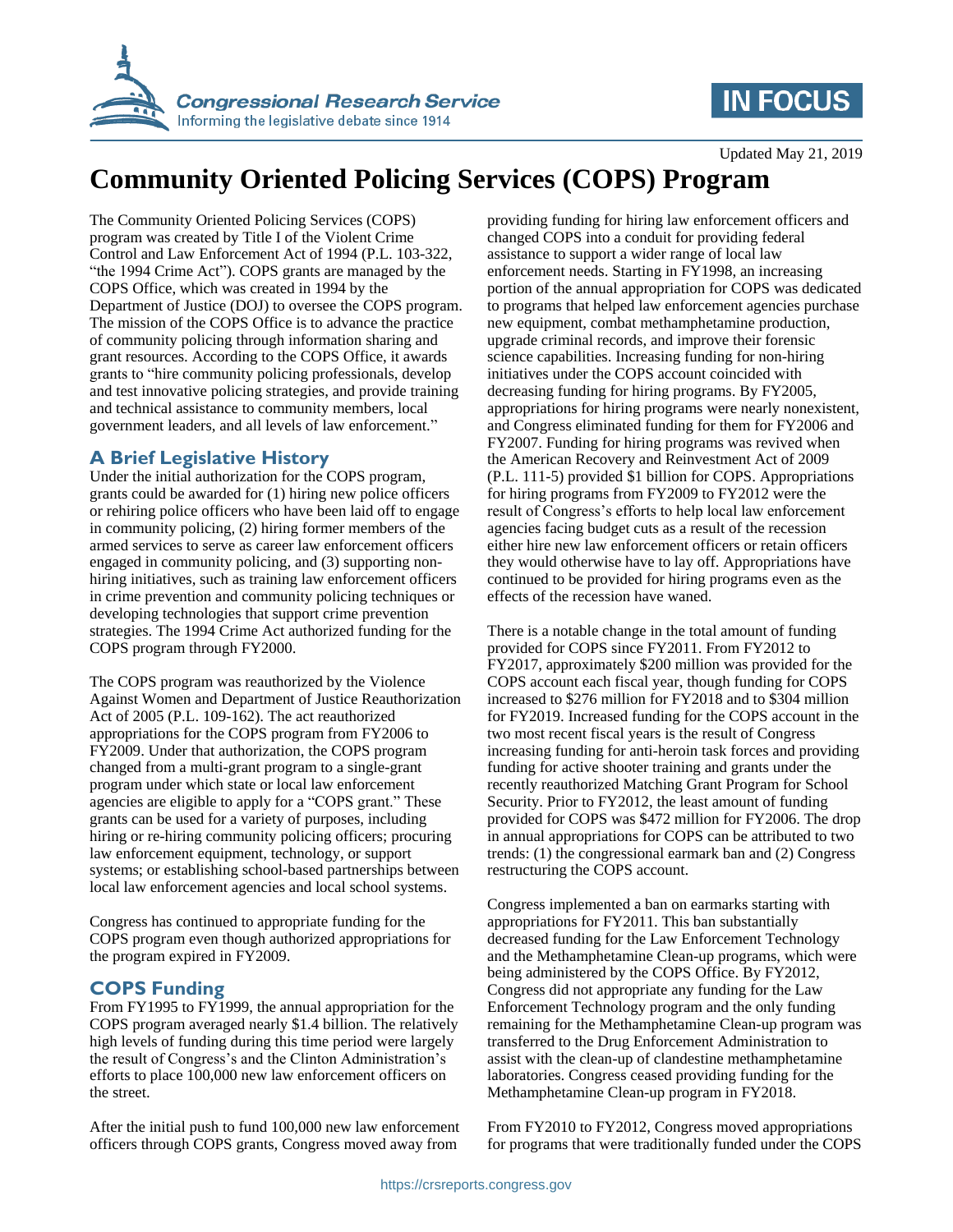#### Community Oriented Policing Services (COPS) Program

account—such as Project Safe Neighborhoods, DNA backlog reduction initiatives, Paul Coverdell grants, offender reentry programs, the National Criminal History Improvement program, and the Bulletproof Vest Grant program—to the State and Local Law Enforcement Assistance (S&LLEA) account. Programs funded under the S&LLEA account are administered by the Office of Justice Programs (OJP). Prior to the programs being moved to the S&LLEA, appropriations for them were transferred from COPS to OJP for administration. In general, from FY2001 to FY2011, appropriations for programs that were transferred to OJP accounted for one-third to one-half of the annual funding for the COPS account.

Recently, Congress has somewhat reversed the trend of not providing funding for programs under the COPS account that are not administered by the COPS Office. Since FY2017, Congress provided funding for the Regional Information Sharing System (RISS) program under the COPS account. This funding was transferred to OJP.

#### **Table 1. COPS' Total Budget Authority, Funding for Hiring Programs, and Transfers to OJP, FY1995- FY2019**

Amounts in millions of dollars

| Fiscal<br>Year | Total<br><b>Budget</b><br><b>Authority</b> | <b>Funding for</b><br><b>Hiring</b><br>Programs | Proportion<br><b>Transferred to</b><br>OJP |
|----------------|--------------------------------------------|-------------------------------------------------|--------------------------------------------|
| 1995           | \$1,300                                    | \$1,057                                         | 0%                                         |
| 1996           | 1,400                                      | 1,128                                           | 0%                                         |
| 1997           | 1,420                                      | 1,339                                           | 0%                                         |
| 1998           | 1.633                                      | 1,338                                           | 0%                                         |
| 1999           | 1,520                                      | 1,201                                           | 4%                                         |
| 2000           | 913                                        | 481                                             | 21%                                        |
| 2001           | 1,042                                      | 408                                             | 30%                                        |
| 2002           | 1,105                                      | 385                                             | 33%                                        |
| 2003           | 978                                        | 199                                             | 35%                                        |
| 2004           | 748                                        | 114                                             | 36%                                        |

| <b>Fiscal</b><br>Year | Total<br><b>Budget</b><br><b>Authority</b> | <b>Funding for</b><br><b>Hiring</b><br><b>Programs</b> | <b>Proportion</b><br><b>Transferred to</b><br><b>OJP</b> |
|-----------------------|--------------------------------------------|--------------------------------------------------------|----------------------------------------------------------|
| 2005                  | 598                                        | 10                                                     | 38%                                                      |
| 2006                  | 472                                        |                                                        | 53%                                                      |
| 2007                  | 542                                        |                                                        | 51%                                                      |
| 2008                  | 587                                        | 20                                                     | 41%                                                      |
| 2009                  | 1,551                                      | 1,000                                                  | 18%                                                      |
| 2010                  | 792                                        | 298                                                    | 26%                                                      |
| 2011                  | 495                                        | 247                                                    | 34%                                                      |
| 2012                  | 199                                        | 4                                                      | 0%                                                       |
| 2013                  | 210                                        | 155                                                    | 0%                                                       |
| 2014                  | 214                                        | 151                                                    | 0%                                                       |
| 2015                  | 208                                        | 135                                                    | 0%                                                       |
| 2016                  | 212                                        | 137                                                    | 0%                                                       |
| 2017                  | 222                                        | 137                                                    | 14%                                                      |
| 2018                  | 276                                        | 150                                                    | 13%                                                      |
| 2019                  | 304                                        | 153                                                    | 12%                                                      |

**Source:** FY1995-FY2017 appropriations were provided by the U.S. Department of Justice, Office of Community Oriented Policing Services; FY2018 appropriation was taken from joint explanatory statement to accompany P.L. 115-141, printed in the March 22, 2018, *Congressional Record* (pp. H2084-H2115); FY2019 appropriation was taken from H.Rept. 116-9.

**Notes:** Total budget authority includes carryover from previous fiscal years. The FY2009 enacted amount includes \$1 billion COPS received for hiring grants for FY2009 appropriated under the American Recovery and Reinvestment Act of 2009 (P.L. 111-5). The FY2013 enacted amount includes the amount sequestered per the Budget Control Act of 2011 (P.L. 112-25).

**Nathan James**, Analyst in Crime Policy

**IF10922**